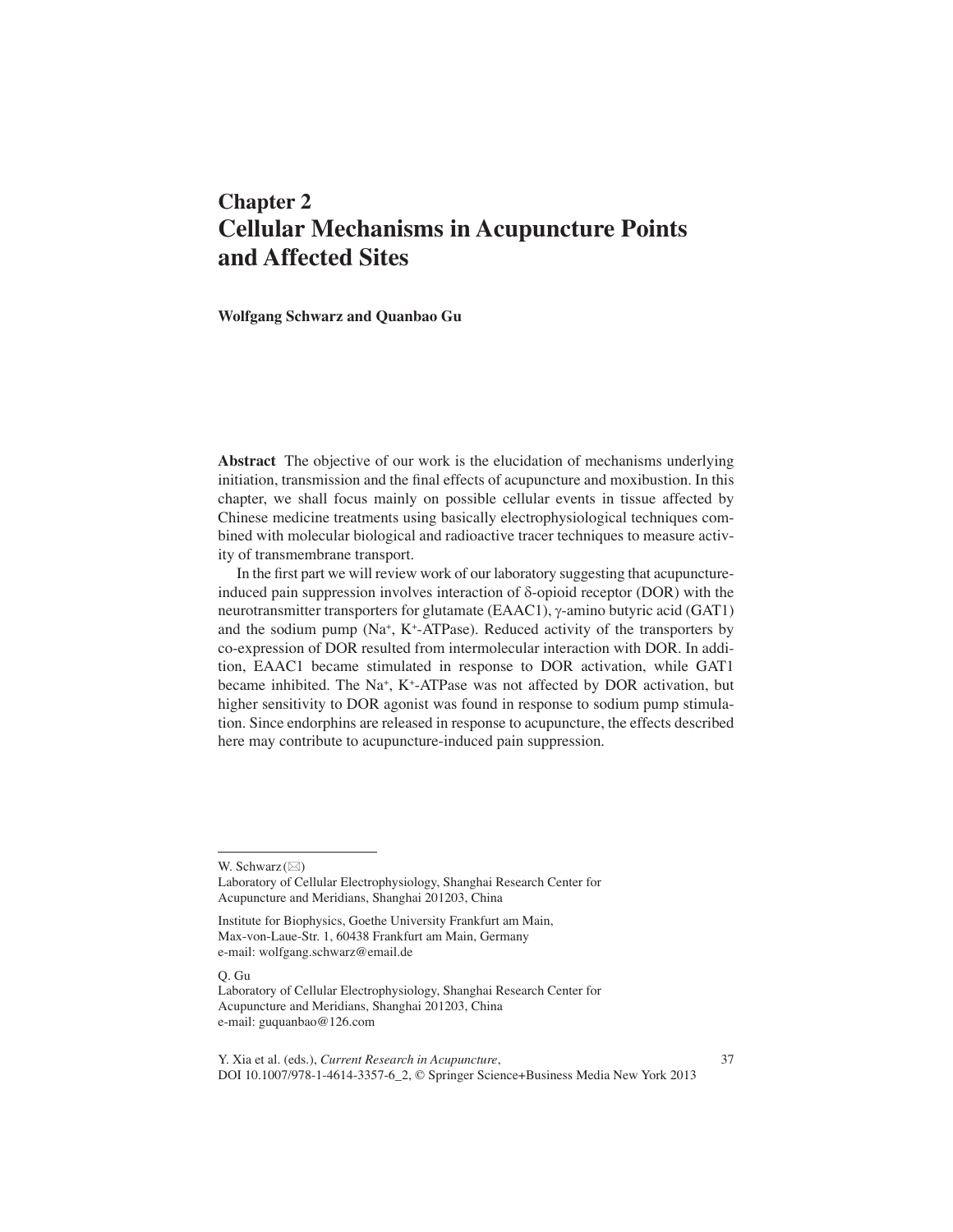In the second part we will review work on effects of drugs on membrane transporters. In treatment of asthmatic rats by acupuncture cyclophilin A (CyPA) becomes over-expressed. Release of airway smooth muscle contraction by CyPAinduced inhibition of Na<sup>+</sup>, Ca<sup>2+</sup> exchanger may be the underlying mechanism. As an example for effects of Chinese herb extracts on the transporters described in Sect. 2.1 , we will review the effect of *Acorus* extract on EAAC1 function showing that  $\alpha$ -asarone effectively inhibits EAAC1-mediated current but stimulates glutamate transport. These effects may contribute to reduced excitatory activity supplementary to acupuncture.

 Conclusion: The generally accepted effect of acupuncture is pain relief. We suggest that modulation of central nervous synaptic activity may be involved through indirect modulation of the activity of neurotransmitter transporters by endorphins. Membrane transporters may also be the target for drugs of Chinese herbs and for endogenous acupuncture-induced "drugs."

**Keywords** Neurotransmitter transporter • Opioid receptor • Na pump • Na<sup>+</sup>, Ca<sup>2+</sup> exchanger • Xenopus oocyte expression system • Mast cell • Electrophysiology

#### **2.1 Introduction**

 Acupuncture/moxibustion but also treatments with Chinese herbal formulae are methods of Traditional Chinese Medicine. Stimulation of organ-specific acupuncture points (acupoints), located close to the body surface, leads to signals that seem to spread along a network of conduits beneath the so-called meridians to the affected sites (compare Fig. 2.1 ). Chinese medicine treatments may interfere with all of these structures. From the point of view of Western medicine, we are interested in the physiological and cellular counterparts of acupoints, conduits and affected sites. In our previous work, our laboratory has focused on exploration of cellular events occurring in acupoints (Zhang et al. 2008 ; Wang et al. 2010 ) as well as in affected sites (Xia et al. 2006; Deng et al. 2009).



Fig. 2.1 Simplified scheme for underlying structures and mechanisms in acupuncture effects. Some examples of possible physiological and cellular counterparts are listed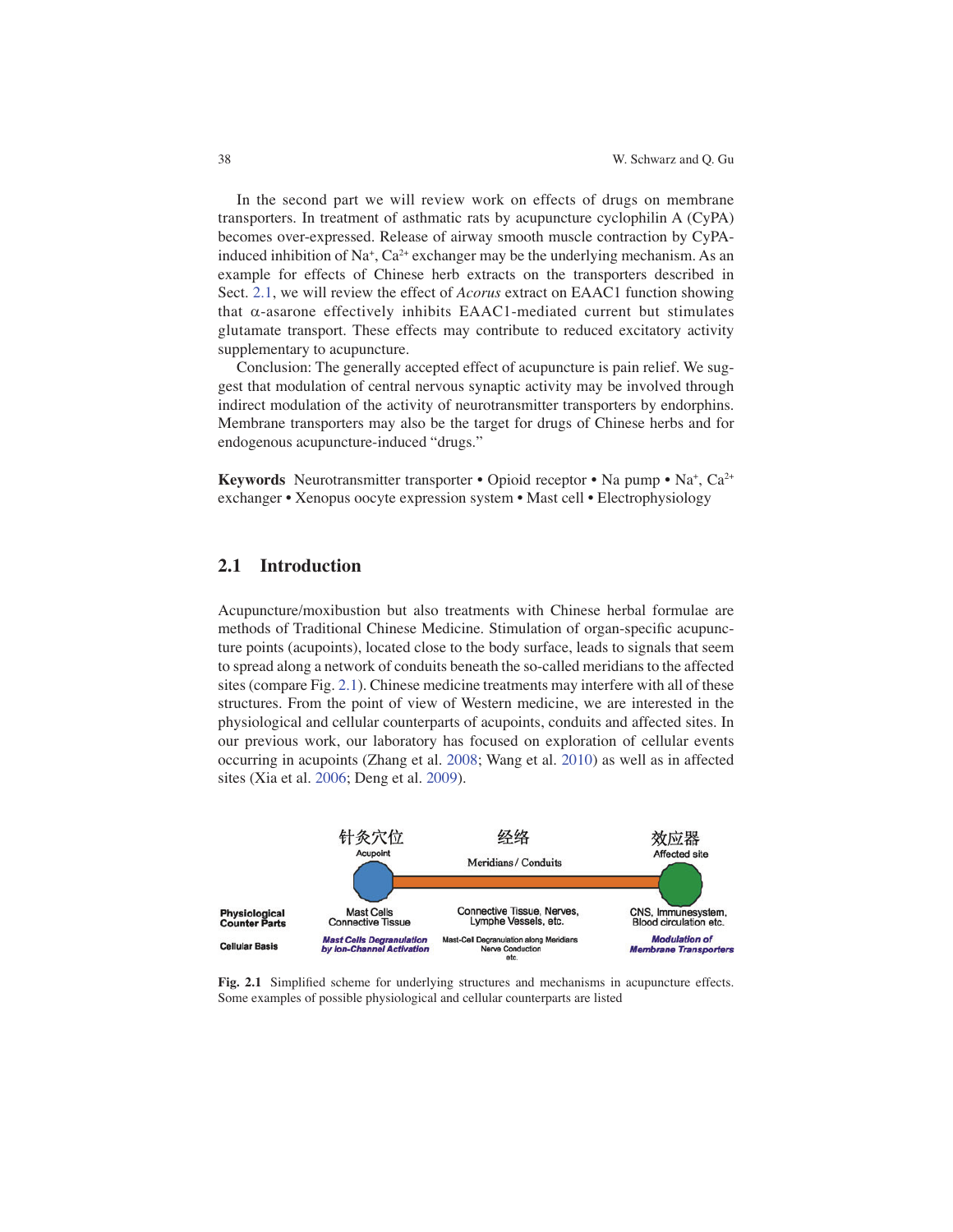

Fig. 2.2 Noxious heat (53°C) induced intracellular Ca<sup>2+</sup> increase and associated mast-cell degranulation. Relative Calcium Green-1 AM (4 mM) fluorescence increase in HMC1 mast cells is shown after subtraction of background fluorescence. The *bar* indicates the time period of heat application. A selected cell before (*upper left inset*) and 20 min after the heat application (*lower right inset* ) illustrates the heat-induced degranulation. [Zhang, D., Spielmann, A., Wang, L., Ding, G.H., Gu Q.B., Schwarz, W. Activation of mast-cell degranulation by different physical stimuli involves activation of transient-receptor-potential channel TRPV2 (unpublished)]

It seems quite established by now that degranulation of mast cells (Fig. 2.1) in response to mechanical stimulation of acupoints is a prerequisite for acupunctureinduced pain suppression in rat (Zhang et al. 2008). Also stimulation by noxious heat, as applied during moxibustion, or by red laser light, as applied in laser acupuncture, leads to mast-cell degranulation (Zhang et al. 2012).

 In particular for the human mast-cell line HMC1, the transient potential receptor (valinoide-sensitive isoform 2), the TRPV2, had been demonstrated to be activated by these physical stimuli and to contribute to the mast-cell degranulation (Zhang et al. 2012 ) . It could be shown that also activation of additional ion-selective channels that facilitate  $Ca^{2+}$  entry forms the basis for the mast-cell degranulation (Zhang et al. 2012; Wang et al. 2010).

Figure 2.2 shows the increase of intracellular  $Ca^{2+}$  in response to heat application using Calcium Green-1 AM as a  $Ca^{2+}$  indicator.<sup>1</sup> Part of the  $Ca^{2+}$  increase can be blocked by the TRPV2 channel blocker SKF96365. The two micrographs in Fig. 2.2 show the same cell before and 20 min after heat application. Similar results were obtained for a Cl<sup>-</sup>-permeable channel (Wang et al. 2010). Events occurring in acupoints are also dealt with in another chapter of this book by Ding et al. (Chap. 3).

<sup>&</sup>lt;sup>1</sup> Zhang, D., Spielmann, A., Wang, L., Ding, G.H., Gu Q.B., Schwarz, W. Activation of mast-cell degranulation by different physical stimuli involves activation of transient-receptor-potential channel TRPV2 (unpublished)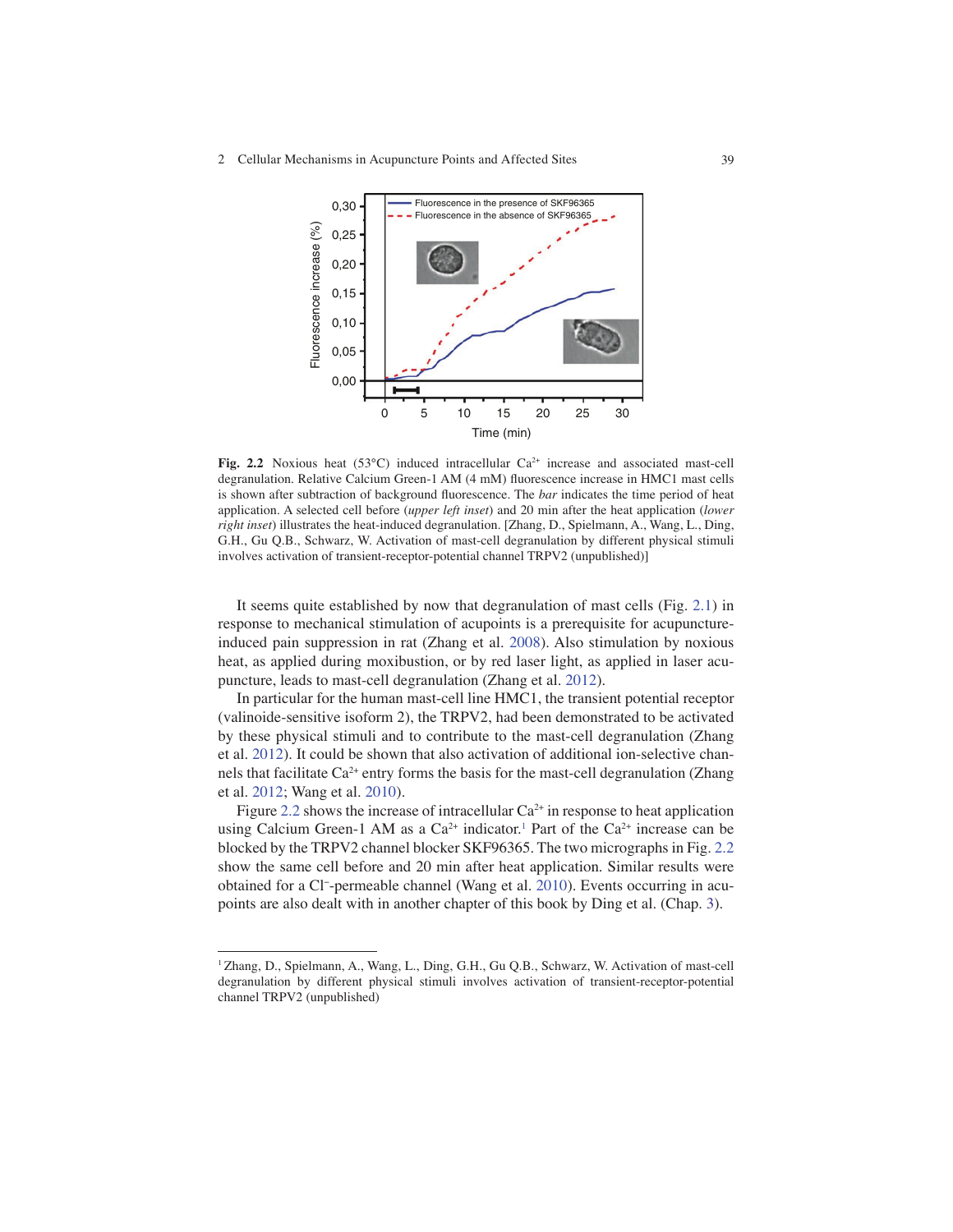Communication of mast cells with nerve endings is well known (Bauer and Razin 2000 ) and may form the next subsequent step within the acupoints for transmission along the conduits of the acupuncture stimuli to the affected organ (Fig. 2.1 ). This step is subject to current investigations in our laboratory. In this chapter we now like to review some of our speculations on acupuncture-induced effects in organ tissue. In Sect. 2.2 we will focus on molecular events that could contribute in the central nervous system (CNS) to acupuncture-induced pain suppression; this will be, in addition to neurotransmitter transporters, the Na<sup>+</sup>, K<sup>+</sup>-ATPase. In Sect. 2.3 we like to present some data on effects of selected drugs on membrane transporters. As an example of an endogenous "drug," we will present data showing a protein becoming overexpressed after acupuncture treatment of asthmatic rat inhibits  $Na<sup>+</sup>, Ca<sup>2+</sup>$  exchanger. In addition, we will show by another example that the transporters dealt with in Sect. 2.2 as target for acupuncture may also be a target for extracts of Chinese herbs.

## **2.2 Possible Role of Membrane Transporters in Pain Suppression by Acupuncture**

 Neurotransmitter transporters play a key role in the regulation of synaptic transmission (for illustration see Fig. 2.3 ). On the arrival of an action potential at a nerve terminus of the presynaptic neuron, neurotransmitter is released in response to  $Ca^{2+}$ entry. The transmitter will subsequently bind to and activate ionotropic and/or G-protein-coupled receptors at the postsynaptic membrane. This will result in depolarisation or hyperpolarisation of the membrane, depending on whether an excitatory or inhibitory transmitter, respectively, is released at the particular synapse. To terminate synaptic transmission, the neurotransmitter needs to be removed, and this is achieved by highly efficient, Na<sup>+</sup>-gradient-driven neurotransmitter transporters in the presynaptic neuron and surrounding glia cells.

 Glutamate and GABA are the dominating excitatory and inhibitory neurotransmitters in the mammalian brain, respectively. The predominate transporters controlling glutamate and GABA in the CNS are the excitatory neurotransmitter transporter EAAC1 (or also named EAAT3) and the GABA transporter GAT1.

 It is generally accepted that pain sensation can be suppressed by acupuncture and that regulation of the glutamatergic and the GABAergic systems is involved in pain sensation. It could be demonstrated that inhibition of excitatory amino acid (EA) receptors resulted in pain suppression (Zhang et al. 2002 ) . Reduction of EA-receptor activity may also be achieved by reduced glutamate concentration in the synaptic cleft, and reduction of glutamate concentration can be achieved by stimulating EAAC activity (compare Fig. 2.4).

 In analogy to stimulation of EAAC1, we may expect for the GABAergic system that inhibition of the GABA transporter will result in elevation of GABA concentration in the synaptic cleft and hence in stimulation of GABA receptor activity (see Fig. 2.4 ); this could contribute to increased inhibitory synaptic transmission and also to reduced pain sensation. Indeed, experiments with transgenic mice with knockout or over-expressed GABA transporters GAT1 have demonstrated that the GAT1 is correspondingly involved in pain sensation (Hu et al. 2003).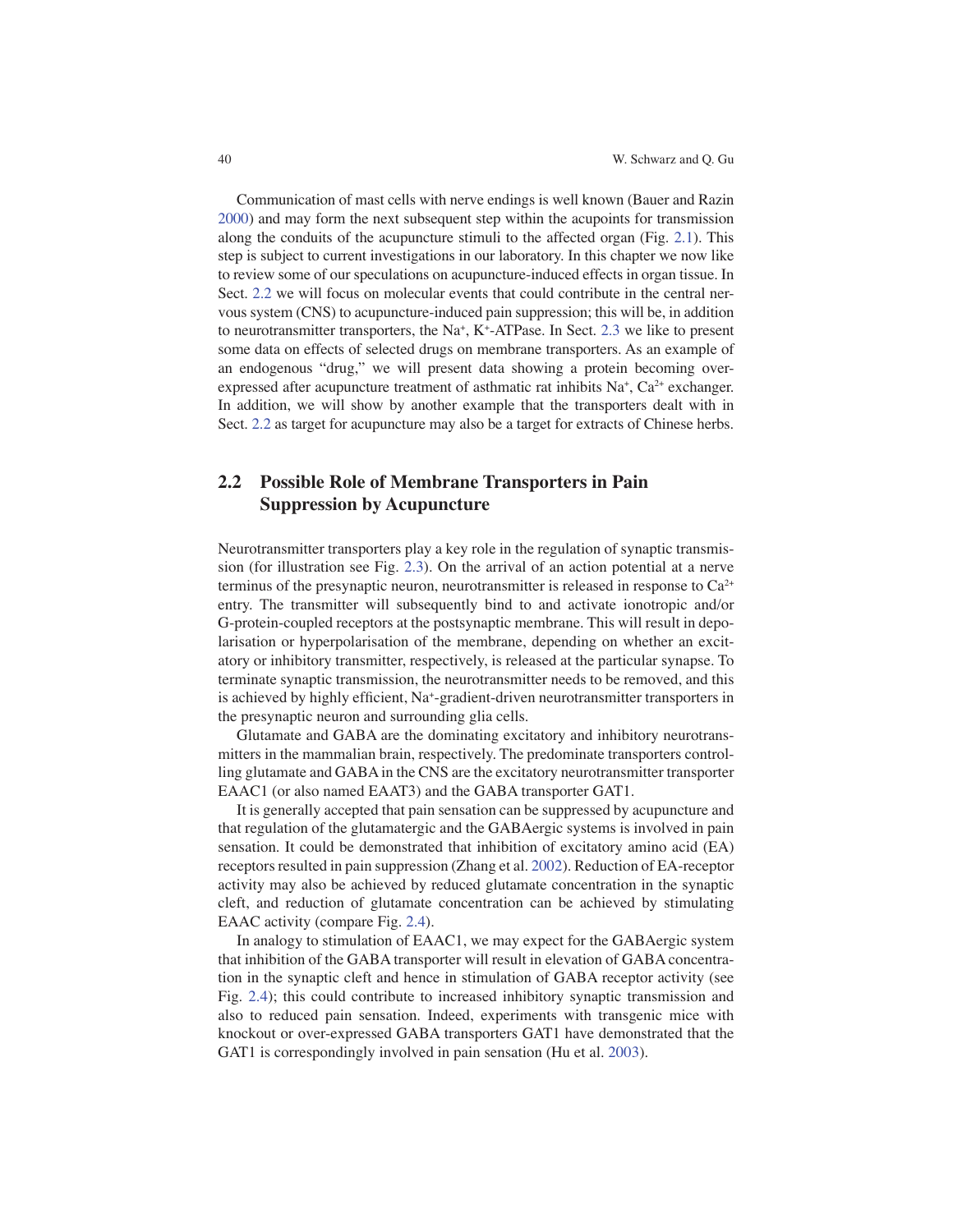

 **Fig. 2.3** Schematic illustration of processes at a synapse. The release of neurotransmitter from the presynaptic nerve terminus is initiated by the activation of  $Ca<sup>2+</sup>$  channels. The neurotransmission is based on the subsequent activation of postsynaptic receptors. Neurotransmission is terminated by Na<sup>+</sup>-driven neurotransmitter transporters



 **Fig. 2.4** Illustration of possible involvement of glutamatergic and GABAergic pathways in pain suppression. It was already demonstrated that inhibition of excitatory amino acid (EA) (Zhang et al. 2002 ) and reduced GAT1 activity (Hu et al. 2003 ) result in reduced pain sensation. Based on the knowledge that acupuncture-induced release of endorphins is involved in pain suppression, we may speculate that acupuncture interferes with these two neuronal systems via activation of opioid receptors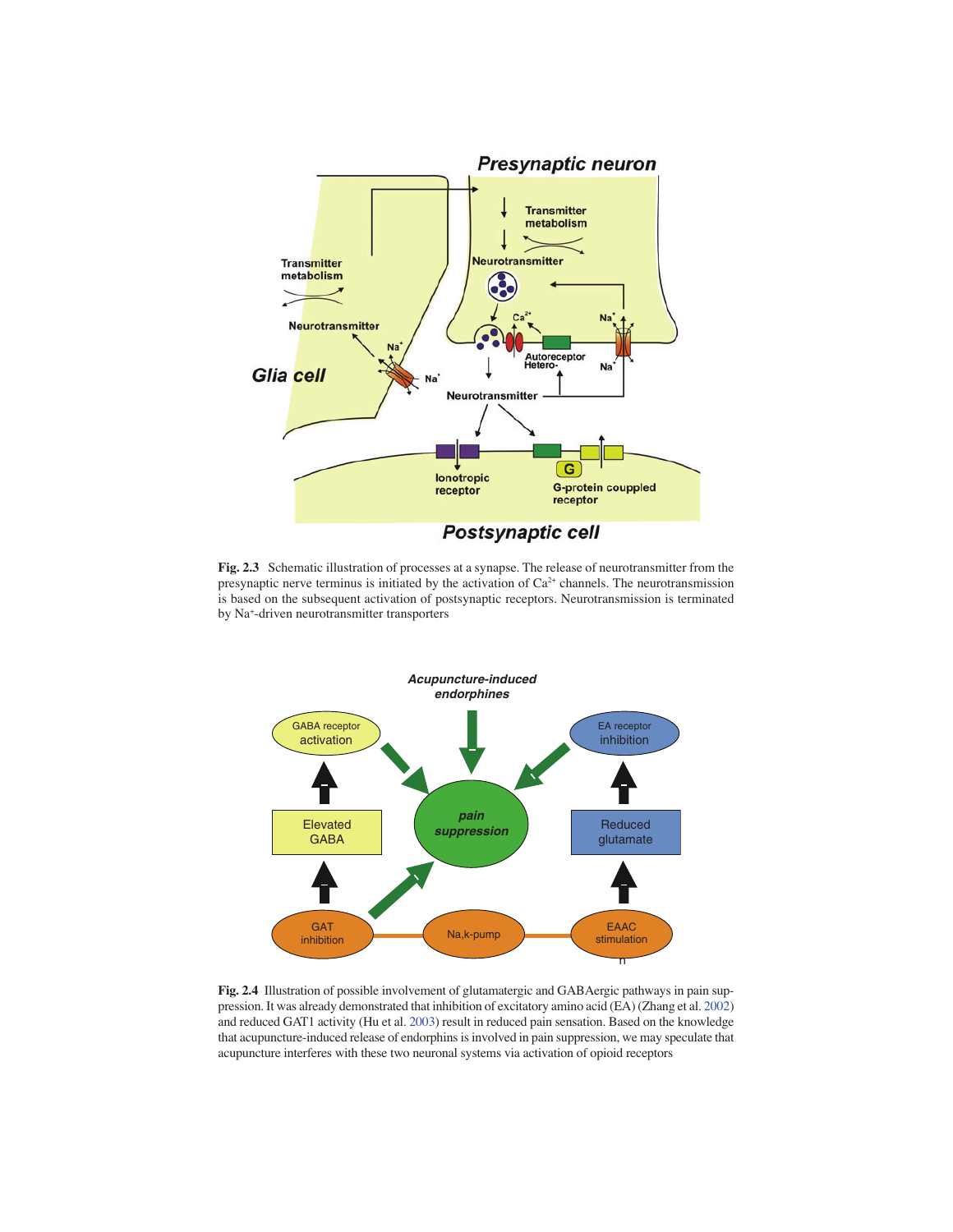It was shown previously (Han 2004) that acupuncture leads to activation of enkephalinergic neurons and release of endogenous morphine, the endorphins. The question, therefore, may arise whether opioids can modulate the activity of the transporters for the excitatory neurotransmitter glutamate and the inhibitory neurotransmitter GABA, EAAC1 and GAT1, respectively. In this respect the activity of the Na<sup>+</sup>, K<sup>+</sup>-ATPase should not be neglected since this ATP-driven pump controls the Na<sup>+</sup> gradient across the cell membrane, and the Na<sup>+</sup> gradient is driving force for the neurotransmitter transporters.

 To investigate possible interference of enkephalinergic receptors and the membrane transport proteins, *Xenopus* oocytes can be used as a model system to measure the activity of membrane transporters (Schwarz 2001). The advantage of this model system compared to the native cell is that function of the respective transport protein can be studied independent of the interference with other neuronal membrane proteins. With heterologously co-expressed opioid receptors, influence of the receptor on the activity of one of the neurotransmitter transporters or the sodium pump can be characterised, e.g. without interference with other components of the glutamatergic or GABAergic system. For detecting the activity of the respective transport protein, steady-state currents mediated by these electrogenic transporters can be recorded in voltage-clamp experiments (Schwarz 2001). The Na<sup>+</sup>, K<sup>+</sup>-ATPase pumps  $3$  Na<sup>+</sup> ions out of the cell and  $2$  K<sup>+</sup> ions into the cell [see, e.g. (Schwarz and Gu 1988)] per ATP molecule split and hence generates outward-directed net current. The neuronal glutamate transporter EAAC1 transports for 1 glutamate  $3 \text{ Na}^+$  ions together with  $1 H<sup>+</sup>$  into the cell and  $1 K<sup>+</sup>$  out of the cell [see, e.g. (Zerangue and Kavanaugh 1996)], and hence generates inward-directed net current. The GABA transporter GAT1 transports for  $1$  GABA  $2$  Na<sup>+</sup> ions and  $1$  Cl<sup>-</sup> into the cell [see, e.g. (Hilgemann and Lu 1999; Kavanaugh et al. 1992; Keynan and Kanner 1988; Krause and Schwarz 2005)], and hence also generates inward-directed net current. These currents can be measured as steady-state currents under voltage clamp and can serve as a measure for transporter activity. The neurotransmitter transporters can also operate in ion-selective channel modes without transporting the glutamate (Wadiche et al. 1995; Slotboom et al. 2001) or GABA [see, e.g. (Risso et al. 1996; Eckstein-Ludwig et al. 2000; Krause and Schwarz 2005)]. These currents contribute to the total current mediated by the respective transporter.

 In addition to the electrical detection of the activity of the transporter, radioactive tracer transport measurements can be performed. For the neurotransmitter transporters discussed in this overview, we will describe in addition to results on electrical measurements also results on uptake measurements of  ${}^{3}H$ -labelled glutamate [see, e.g. (Xia et al. 2006)] and GABA [see, e.g. (Krause and Schwarz 2005)], respectively.

## 2.2.1 Interaction of the Na<sup>+</sup>, K<sup>+</sup> Pump and Co-expressed **d** *-Opioid Receptors (Deng et al. 2009 )*

Expression of  $\delta$ -opioid receptor (DOR), but not other opioid receptors, resulted in reduced activity of the endogenous sodium pump in *Xenopus* oocytes [Fig. 2.5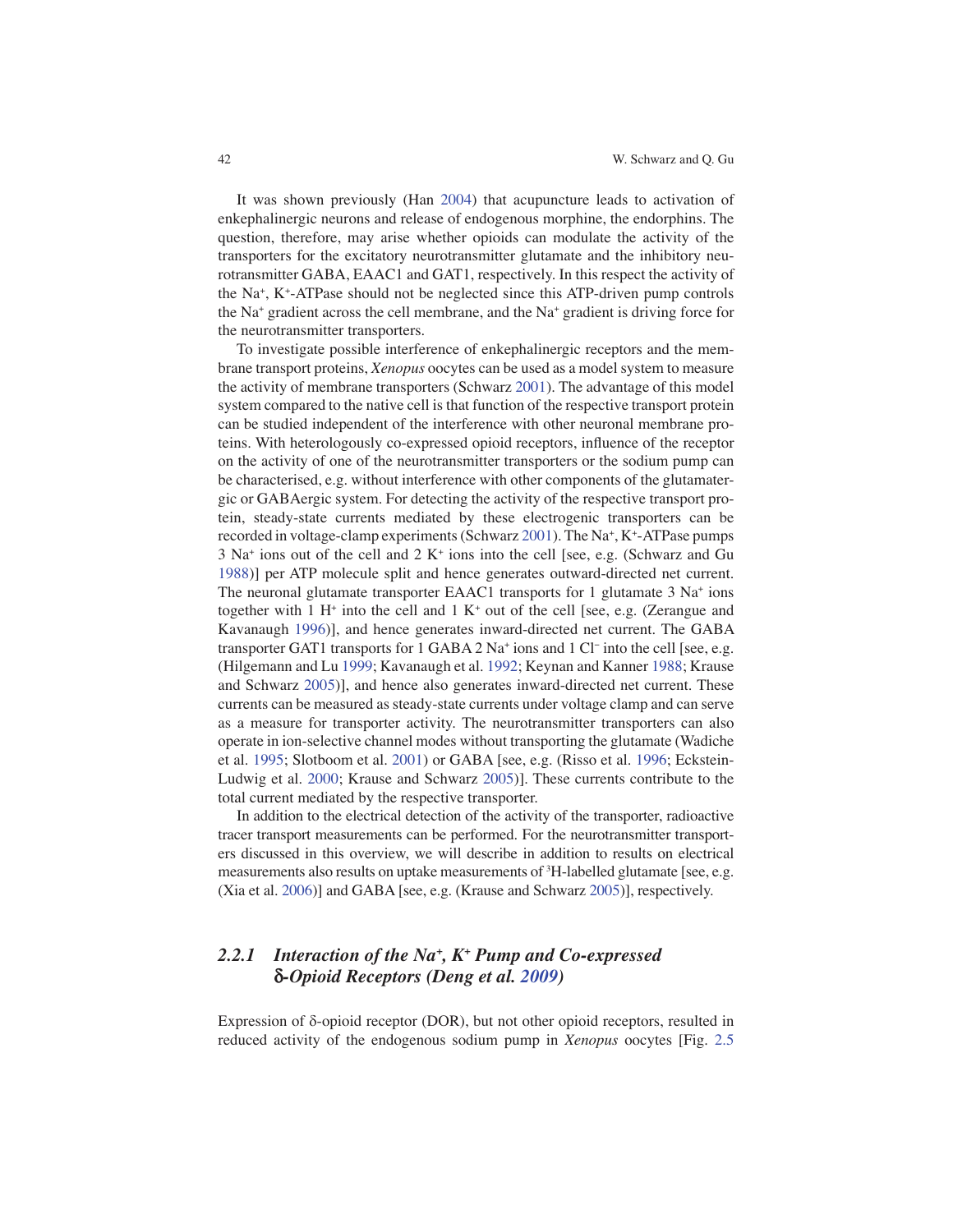

(open bars)]. Stimulation of DOR by 100 nM of the DOR agonist [D-Pen2,5] encephalin (DPDPE) had no pronounced additional effect on pump activity. Qualitatively similar results were obtained for exogenously co-expressed sodium pumps (e.g. *Sheep*  $\alpha$ 1/*Rat*  $\beta$ 1 or *Rat*  $\alpha$ 2/*Rat*  $\beta$ 1, see Fig. 2.5).

 The authors suggested that the reduction of pump activity in response to coexpression of DOR resulted from direct protein–protein interaction. Co-localisation of DOR and sodium pump could be demonstrated not only in the model system *Xenopus* oocytes but also in hippocampal neurons of rat by co-immunoprecipitation suggesting the physiological significance of the interaction of DOR with sodium pump. The reported reduction of sensitivity of DOR to the agonist DPDPE in response to pump activation (Deng et al. 2009 ) was also attributed to this interaction; for the *Sheep*  $\alpha$ 1/*Rat*  $\beta$  pump, e.g. the apparent affinity for DPDPE decreased from  $5.9 \pm 0.6$  to  $3.7 \pm 0.5$   $\mu$ M<sup>-1</sup> in response to activation of the sodium pump. To which extent the change in affinity has physiological significance needs further investigation.

# *2.2.2 Interaction of the Glutamate Transporter EAAC1 and Co-expressed* **d** *-Opioid Receptors (Xia et al. 2006 )*

 DOR co-expressed with the neuronal glutamate transporter EAAC1 in *Xenopus*  $oocytes$ , but not  $\mu$ -opioid receptor, down-regulated EAAC1 function, and stimulation of DOR by 100 nM DPDPE could counteract the down-regulated function of EAAC1, as shown for glutamate uptake into *Xenopus* oocytes in Fig. 2.6 .

As for the Na<sup>+</sup>, K<sup>+</sup>-ATPase and DOR, direct interaction of EAAC1 and DOR was suggested. Co-localisation of the two membrane proteins could be demonstrated by immunofluorescence microscopy and co-immunoprecipitation in the *Xenopus* oocytes. This could also be demonstrated in hippocampal neurons of rat supporting the physiological significance of the DOR–EAAC1 interaction. As for the reduced sodium pump activity, reduced EAAC1 function may be the result of the direct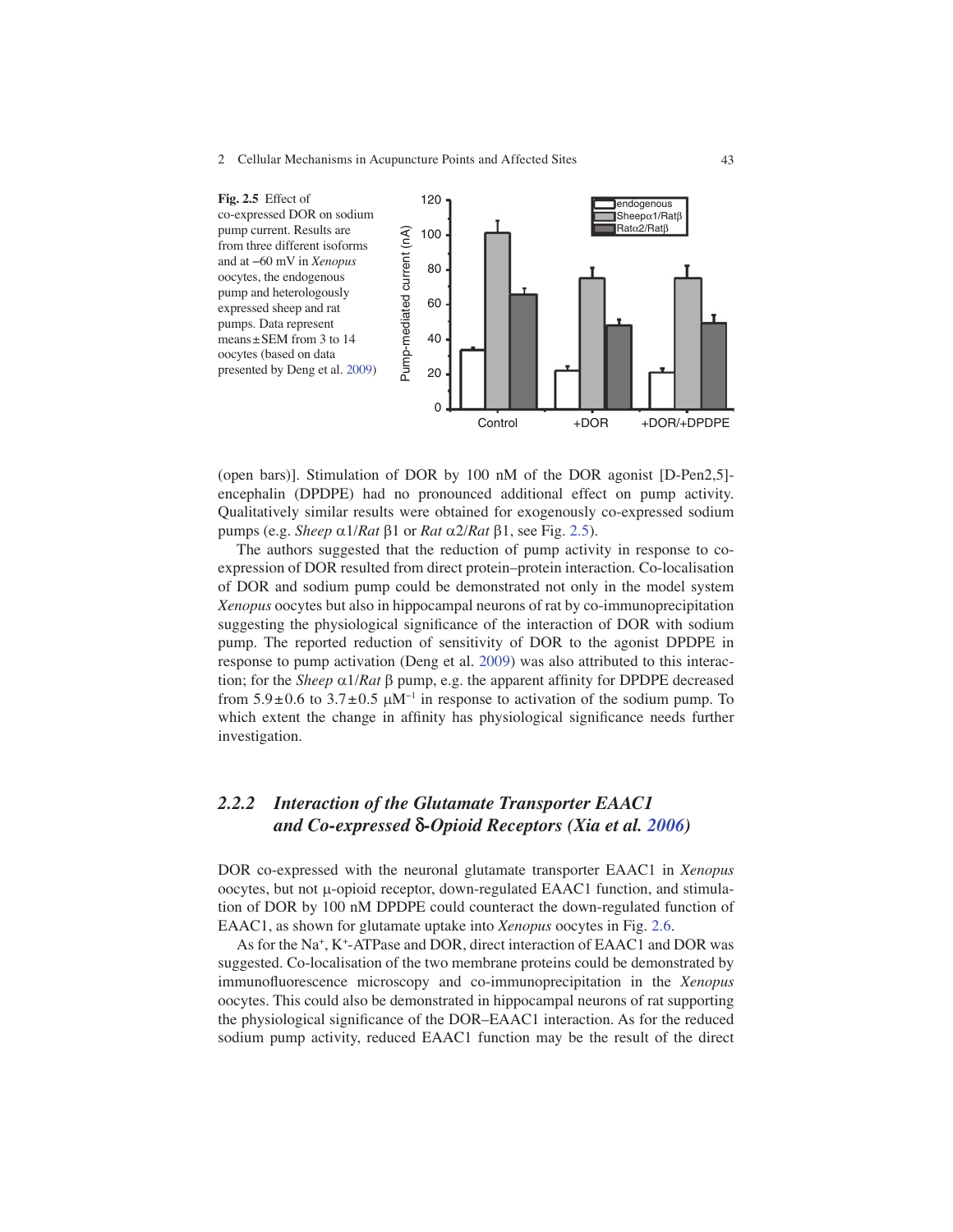

 **Fig. 2.6** Effect of co-expressed DOR on EAAC1-mediated uptake and current. DOR and EAAC1 were heterologously expressed in *Xenopus* oocytes. Data are normalised to uptake/current at −60 mV without co-expressed DOR and represent means ± SEM of at least 20 oocytes for uptake and 12 oocytes for current measurements (based on data presented by Xia et al. (2006)

interaction. The increased EAAC1 activity in response to activation of DOR may be the result of release of the inhibitory DOR–EAAC1 interaction.

# *2.2.3 Interaction of the GABA Transporter GAT1 and Co-expressed* **d** *-Opioid Receptors*

 Co-expression of DOR with GAT1 led to a reduction in the number of fully functional transporters though the total number of expressed transporter was not changed as could be demonstrated by analysing transient charge movements by GAT1 and Western blot. $2$ 

 In addition to this reduction in the number of functional transporters, rate of substrate translocation became dramatically reduced; also the current mediated by GAT1 became reduced by similar extent (Fig. 2.7). Activation of DOR by 100 nM DPDPE had no significant effect on rate of uptake, but current became slightly, but significantly, reduced.

In preliminary experiments,<sup>3</sup> inhibition of GAT1-mediated current in response to DOR activation could also be demonstrated in rat brain slices. The midbrain periaqueductal gray (PAG) is an important part of the CNS for controlling analgesia. Figure 2.8 shows the current mediated by GAT1 from a single neuron in a PAG slice of rat. Application of 100 nM DPDPE could completely block the current.

<sup>&</sup>lt;sup>2</sup>Pu L., Xia, P., Fucke, T., Gu, Q.B., Pei, G., Schwarz, W. Regulation of GABA transporter by expression and activation of  $\delta$ -opioid receptor (unpublished)

<sup>&</sup>lt;sup>3</sup> Ren S.L., Gu, Q.B., Ding, G.H., Schwarz, W. Modulation of GAT1-mediated current in PAG neuron by DOR activation (unpublished)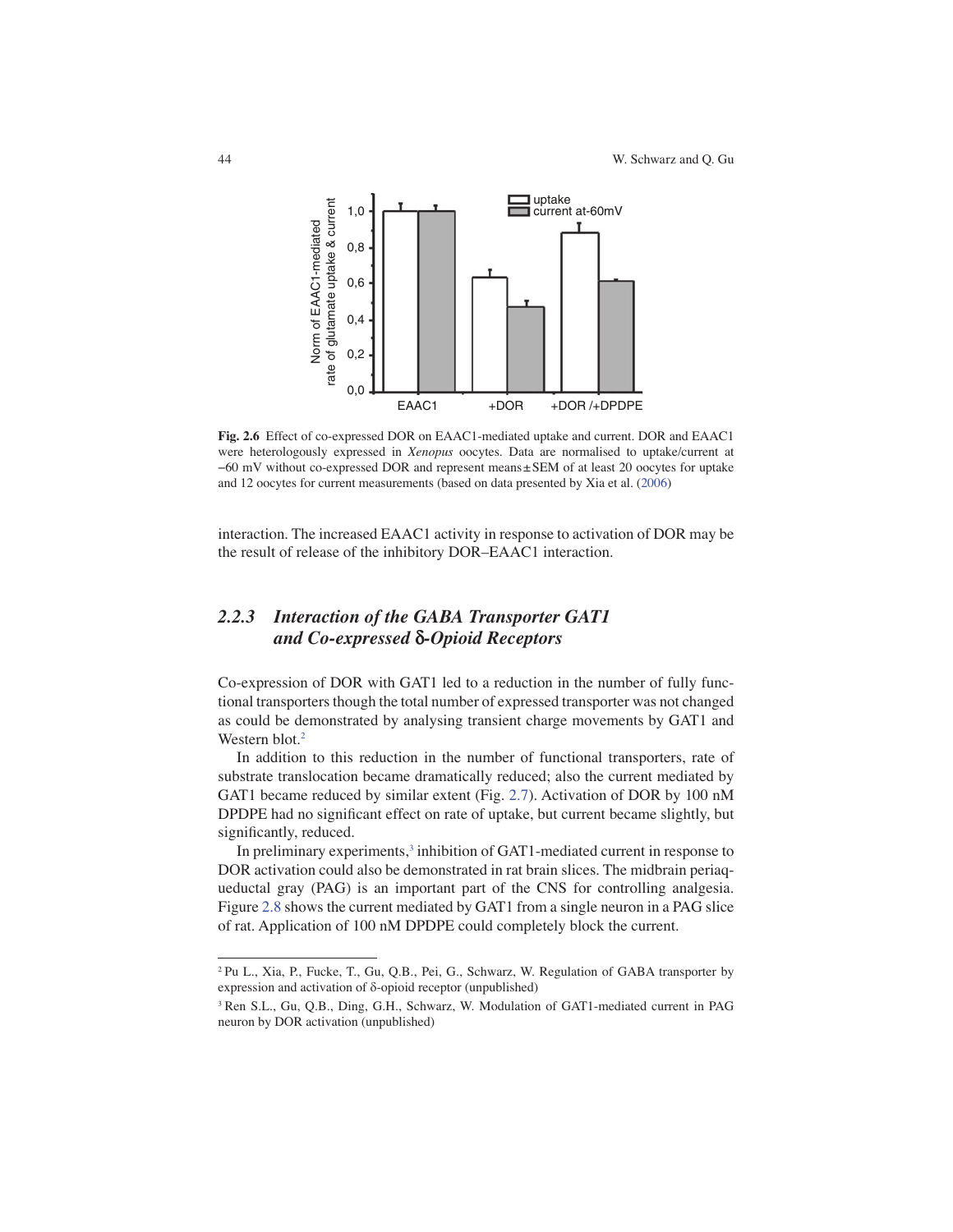

 **Fig. 2.7** Effect of co-expressed DOR on GAT1-mediated uptake and current. Data represent averages of 38–71 oocytes for uptake measurements and at least 6 oocytes for the current measurements at −60 mV. [Pu L., Xia, P., Fucke, T., Gu, Q.B., Pei, G., Schwarz, W.: Regulation of GABA transporter by expression and activation of  $\delta$ -opioid receptor (unpublished)]



 **Fig. 2.8** Effect of DOR activation by DPDPE on GAT1-mediated current in rat brain slice from PAG area. Whole-cell patch-clamp recordings. The GAT1-mediated current was determined as Tiagabine-sensitive steady-state current. Presented data are from a single experiment, but similar results were obtained in four other PAG slices. [Ren S.L., Gu, Q.B., Ding, G.H., Schwarz, W. Modulation of GAT1-mediated current in PAG neuron by DOR activation (unpublished)]

In conclusion, we suggest that DOR can specifically and directly interact with a variety of membrane transport systems including the Na<sup>+</sup>, K<sup>+</sup>-ATPase, EAAC1 and GAT1. This interaction leads for all three transport systems to reduced transport. The sodium pump not only affects neuronal activity directly but also modulates through functional interaction with DOR the sensitivity of DOR to agonist, and hence sodium pump modulation may also modulate pain sensation. For GAT1,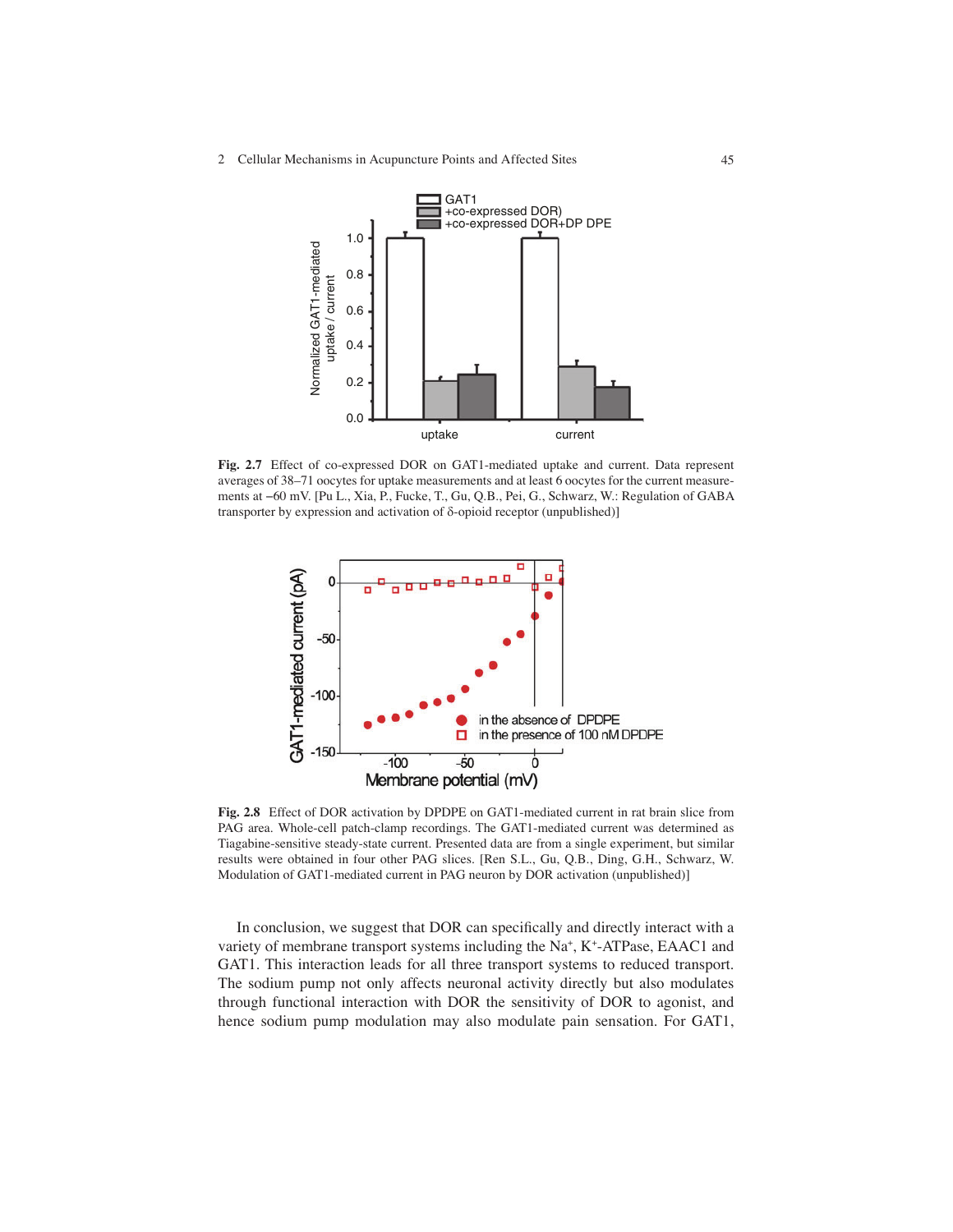activation of DOR leads to inactivation of GAT1-mediated current; in PAG brain slices the current could even completely be blocked indicating complete inhibition of GAT1 activity in response to DOR activation. The stimulation of EAAC1 by DOR activation, via release of the inhibitory DOR–EAAC1 interaction, is opposite to the GAT1 inhibition. These effects of activation of DOR with GAT1 inhibition and EAAC1 stimulation would fit to the idea of acupuncture-induced pain suppression as illustrated in Fig. 2.4 . In addition to the interaction of DOR with membrane transporters, the interaction between DOR and voltage-gated Na+ channels had been suggested and is also dealt with in Chap. 6.

## **2.3 Effects of Drugs on Membrane Transporters Modulated by Acupuncture**

 In the previous section we have described that membrane transport systems can be a target for acupuncture stimuli by interaction with opioid receptors that may become activated by acupuncture-induced elevation of endorphins. In this second section we will report that membrane transporters can also be targets for drugs, endogenous acupuncture-induced drugs that act on membrane transporter as well as components of Chinese medicine extracts.

## 2.3.1 CyPA as an Acupuncture-Induced Inhibitor of Na<sup>+</sup>, Ca<sup>2+</sup> *Exchanger*

In treatment of asthmatic rats by acupuncture, a protein could be identified that became over-expressed (Wang et al. 2009b). This protein turned out to be cyclophilin A (CyPA). If CyPA were involved in relief from asthma, we may ask for the target CyPA interacts with. Airway smooth muscle (ASM) cells have been an important target for asthma treatment in the past using drugs that interact with various plasma membrane receptors. Since smooth muscle contraction is governed by cytosolic Ca<sup>2+</sup> (Ca<sub>i</sub><sup>2+</sup>), control and modulation of Ca<sub>i</sub><sup>2+</sup> are essential for the status of ASM cell contraction. Hence, all pathways involved in  $Ca<sub>i</sub><sup>2+</sup>$  regulation may be likely candidate targets (for a review see Janssen 2009), in particular also for CyPA. An important protein involved in the regulation of  $Ca_i^{2+}$  is the Na<sup>+</sup>,  $Ca^{2+}$  exchanger  $(NCX)$  that operates in a  $3Na^{+}:1Ca^{2+}$  stoichiometry. In its normal mode, NCX uses the inward-directed gradient for Na<sup>+</sup> to remove  $Ca^{2+}$  from the cytoplasm. NCX can also operate in a reversed mode (Hirota et al. 2007) pumping  $Ca^{2+}$  into the cytoplasm. Muscle contraction is governed by release of  $Ca<sup>2+</sup>$  from the sarcoplasmic reticulum (SR), and the refilling depends on the availability of  $Ca_i^{2+}$ . The reversed mode of the NCX of the plasma membrane has been demonstrated to contribute to refilling the  $Ca^{2+}$  stores in ASM cells (Hirota et al. 2007).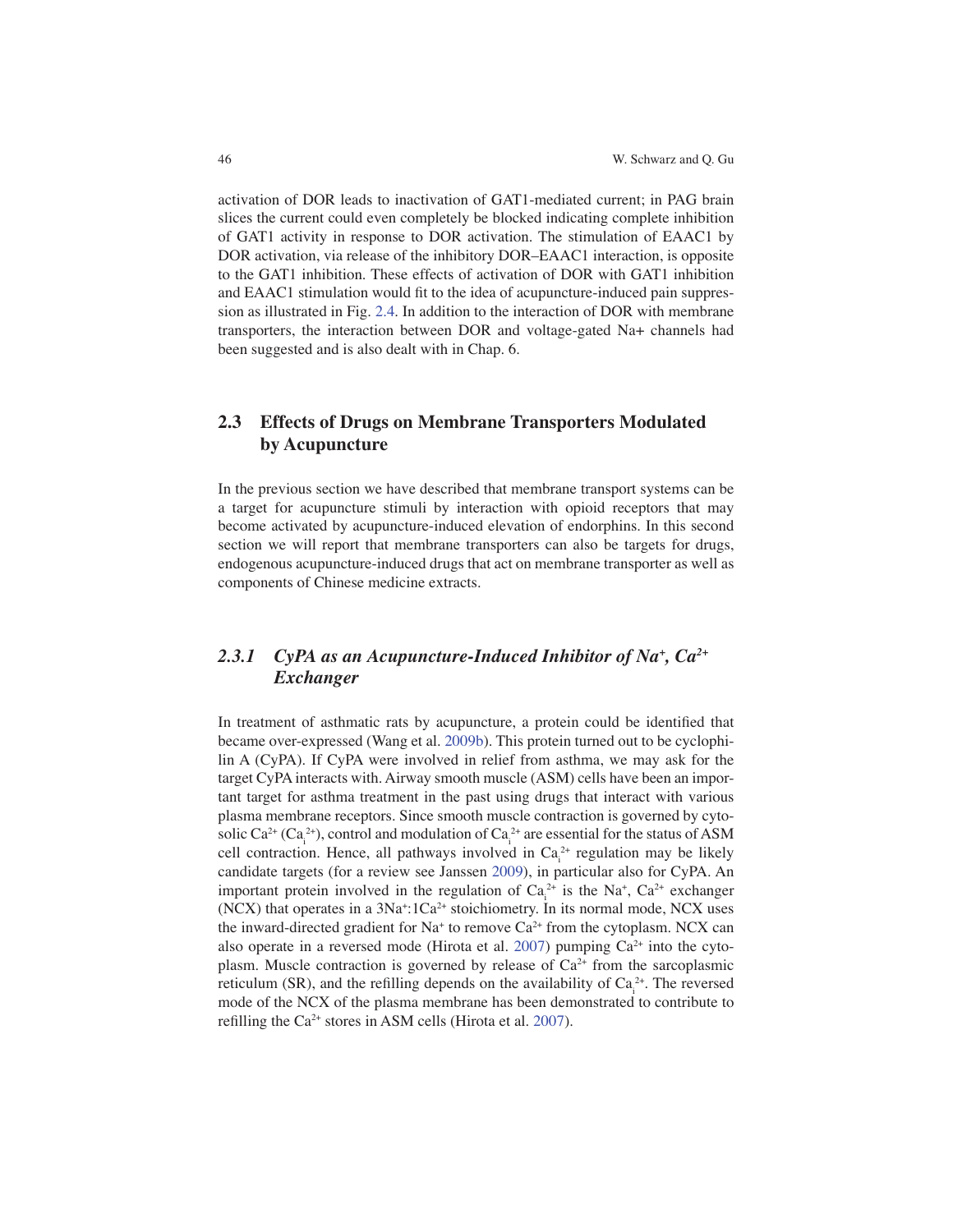

 To investigate modulation of NCX, *Xenopus* oocytes with heterologously expressed NCX1 were used as model system. NCX1-mediated current was determined as the current component sensitive to 2 mM  $Ni<sup>2+</sup>$  in the external solution. Oocytes not expressing NCX1 did not exhibit Ni<sup>2+</sup>-sensitive currents.

 Figure 2.9 shows the effect of externally applied (overnight incubation) in 1.2– 9.6 μM human CyPA (hCyPA) at −60 mV. The current became slightly, but significantly, reduced after the incubation with the  $hCyPA$  (Fig. 2.9).

If hCyPA were injected into *Xenopus* oocytes (final internal concentration up to 4.8  $\mu$ M), NCX1-mediated current was hardly affected. Only at very high amounts (final internal concentration more than  $9 \mu M$ ), current became elevated (Fig. 2.9). In whole human blood sample hCyPA of about 200 nM has been reported, but in plasma only a very small fraction, if any, could be detected (Allain et al. 1995 ) . On the other hand, in patients with inflammations cytoplasmic CyPA of several hundred nanometres has been found (Billich et al. 1997; Jin et al. 2004). Therefore, the inhibitory effect of CyPA on the activity of NCX1 may have physiological, therapeutic relevance. It has been reported (Hirota et al. 2007) that in ASM cells the reversed mode of NCX provides a source of Ca<sup>2+</sup> for store refilling. Inhibition of NCX by acupuncture-induced CyPA elevation may, therefore, counteract the refilling and hence favour relaxation of the smooth muscle cells.

### *2.3.2 Effects of* **a** *-Asarone on Membrane Transport*

 In Chinese Medicine acupuncture is usually supplemented by treatment with Chinese herbal formula. The membrane proteins, which have been investigated in our laboratory as putative targets for acupuncture effects, may also be targets for such herbal extracts. In our laboratory, the *Xenopus* oocytes served also as an ideal model system for drug screening. As in the previous section, voltage-clamp and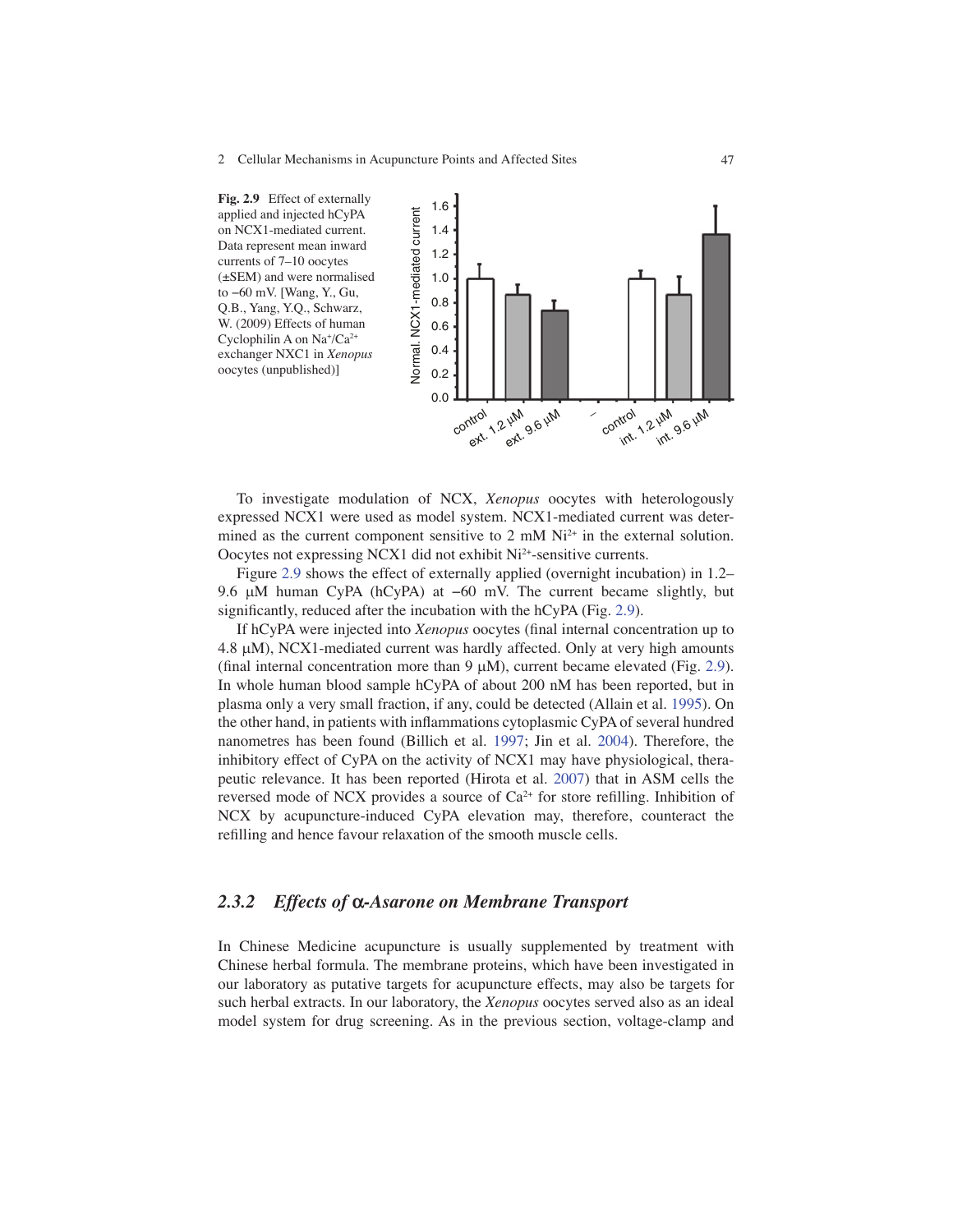

tracer-flux experiments were performed to detect modulation of the  $Na^+$ ,  $K^+$ -ATPase and the neurotransmitter transporters. As an example we will illustrate the effect of  $\alpha$ -asarone on the glutamate transporter EAAC1 (Gu et al. 2009).

 Different extracts of rhizomes of *Acorus tatarinowii* were tested with respect to their effects on the sodium pump, EAAC1 and GAT1. As the only effective component,  $\alpha$ -asarone could be identified as modulator of EAAC1 activity; GAT1 and the Na<sup>+</sup>, K<sup>+</sup>-ATPase were not affected.

Figure 2.10 illustrates that glutamate uptake is stimulated by 200  $\mu$ M  $\alpha$ -asarone by about 15 %, while EAAC1-mediated current is inhibited with slight voltage dependence (stronger inhibition at more negative potentials). This voltage dependence reflects that  $\alpha$ -asarone inhibits the Cl<sup>-</sup>-channel mode of EAAC1, which contributes to total EAAC1-mediated current with more negative potentials.

 It has been reported that glutamatergic nerve terminals accumulate intracellularly Cl<sup>-</sup> (Price and Trussell 2006). As a consequence, inhibition of Cl<sup>-</sup> channels will hyperpolarise the membrane potential. Inhibition of the EAAC1-mediated Cl<sup>-</sup>channel mode by  $\alpha$ -asarone will, therefore, contribute to stabilising the membrane potential and, together with the stimulated rate of glutamate uptake, counteract excitatory synaptic transmission. This could contribute to the reported anticonvulsive (Wang et al. 1998; Yang et al. 2006) and neuroprotective (Cho et al. 2002) effect of  $\alpha$ -asarone.

At similar concentrations, in the range of 100  $\mu$ M,  $\alpha$ -asarone inhibits also the purinergic receptor  $P2X_7$  that is activated by ATP exceeding 100  $\mu$ M concentrations (Spielmann et al. 2008). Activation of  $P2X_7$  receptors has been shown to facilitate pro-inflammatory processes associated with arthritis (Dubyak and El-Motassim 1995; Carroll et al. 2009), and within the nervous system, pro-inflammatory processes may contribute to development and maintenance of chronic pain (Carroll et al. 2009; Hughes et al. 2007). In addition to the above described effect of  $\alpha$ -asarone on EAAC1, the inhibition of  $P2X_7$  could contribute to the previously reported observation that  $\alpha$ -asarone can protect neuronal cells from excitotoxic cell death (Cho et al. 2002).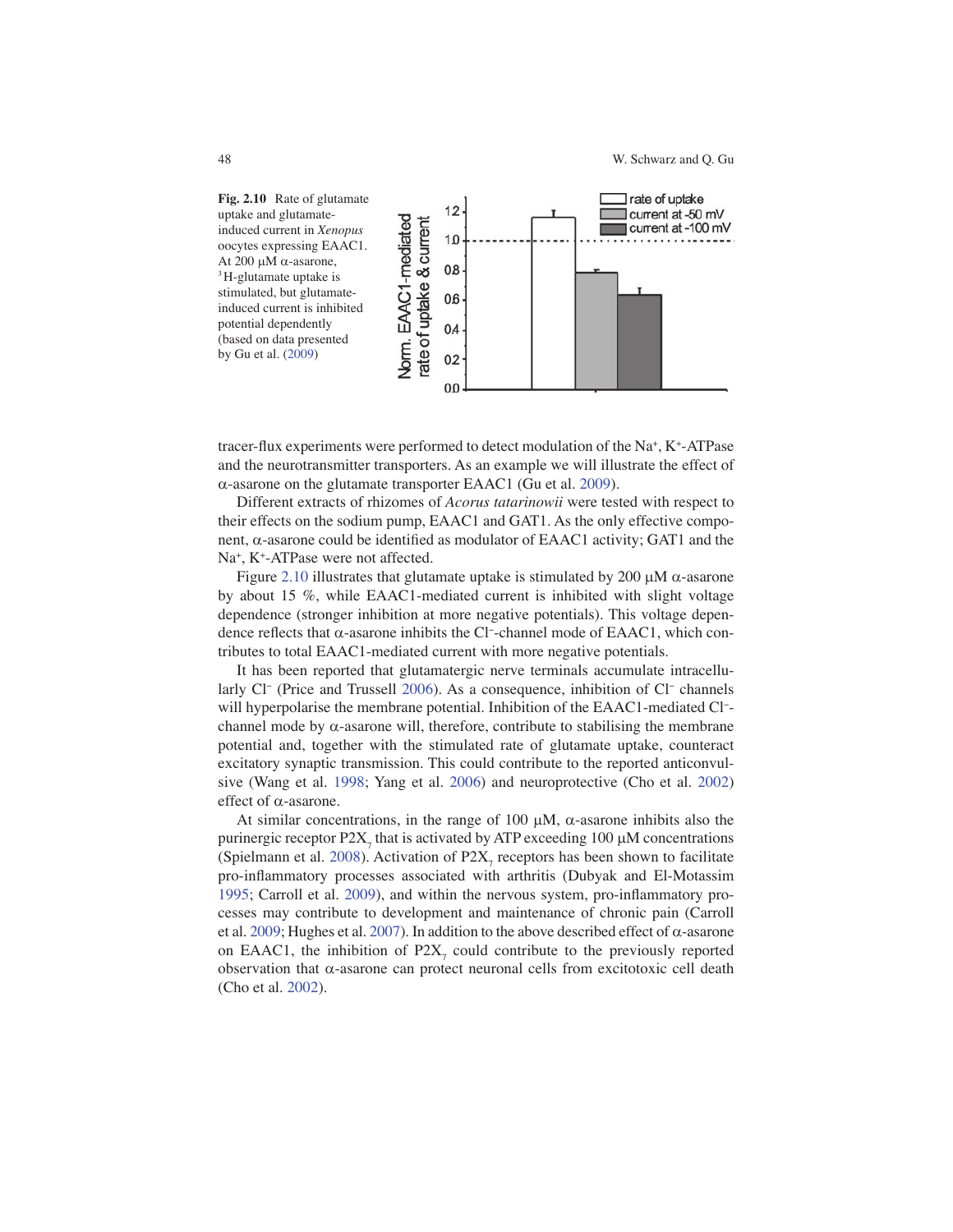#### **2.4 Concluding Remarks**

 The work of our laboratory suggests that the generally accepted effect of acupuncture in pain relief can at least partially be mediated by modulation of central nervous synaptic activity. This modulation may involve indirect modulation of GABA and glutamate transporter activity by acupuncture-induced release of endorphins. Since modulation of Na<sup>+</sup>, K<sup>+</sup>-ATPase activity can affect opioid sensitivity, this membrane protein should be considered as an interesting target in various kinds of treatment. Membrane transporters may also be a direct target for acupuncture-activated endogenous drugs as illustrated for the effect of  $hCypA$  on the Na<sup>+</sup>, Ca<sup>2+</sup> exchanger in treatment of asthma. The membrane transport systems that can be affected by acupuncture should also be considered as target for Chinese drugs.

 In conclusion dysfunction of neurotransmitter transporters is involved in various neurological disorders, like the GABA transporter in epilepsy [see, e.g. (Fueta et al. 2003; Conti et al. 2004)] or the glutamate transporter in excitotoxicity [e.g. (Li et al. 1997; Maragakis and Rothstein 2004; Sheldon and Robinson 2007)]. Therefore, these transporters have become important target for Western medicines but may also be targets for curing neuronal diseases by acupuncture.

 **Acknowledgements** We are very grateful to all the members of our research groups at the Max Planck Institute for Biophysics in Frankfurt and at the Shanghai Research Centre for Acupuncture and Meridians, in particular to H. Biehl, H. Fotis and H. M. Du for their excellent assistance; to Drs. T. Fucke, L. Pu, S. L. Ren, A. Spielmann, L. N. Wang, Y. Wang, P. Xia and D. Zhang for their unpublished contributions to this research field; and to Drs. G. H. Ding, G. Pei and Y. Q. Yang for their stimulating support.

#### **References**

- Allain F, Boutillon C, Mariller C, Spik G (1995). Selective assay for CyPA and CyPB in human blood using highly specific anti-peptide antibodies. J Immunol Meth 178:113-120.
- Bauer O, Razin E (2000). Mast Cell-Nerve Interactions. News Physiol Sc 15:213–218.
- Billich A, Winkler G, Aschauer H, Roth A, Peichl P (1997). Presence of cyclophilin A in synovial fluids of patients with rheumatoid arthritis. J Exp Med 185:975-980.
- Carroll WA, Donnelly-Roberts D, Jarvis MF (2009). Selective P2X7 receptor antagonists for chronic inflammation and pain. Purinergic Signal 5:63-73.
- Cho J, Kim YH, Kong JY, ang CH, ark CG (2002). Protection of cultured rat cortical neurons from excitotoxicity by asarone, a major essential oil component in the rhizomes of Acorus gramineus. Life Sci 71:591–599.
- Conti F, Minelli A, Melone M (2004). GABA transporters in the mammalian cerebral cortex: localization, development and pathological implications. Brain Res Rev 45:196–212.
- Deng HP, Yang ZJ, Li YT, Bao GB, Friedrich T, Gu QB, Schwarz W (2009). Interaction of Na<sup>+</sup>, K<sup>+</sup>-ATPase and co-expression of δ-opioid receptor. Neurosc Res 65:222–227.
- Dubyak GR, El-Motassim C (1995). Signal transduction via P2-purinergic receptors for extracellular ATP and other nucleotides. Am J Physiol 265:C577-C606.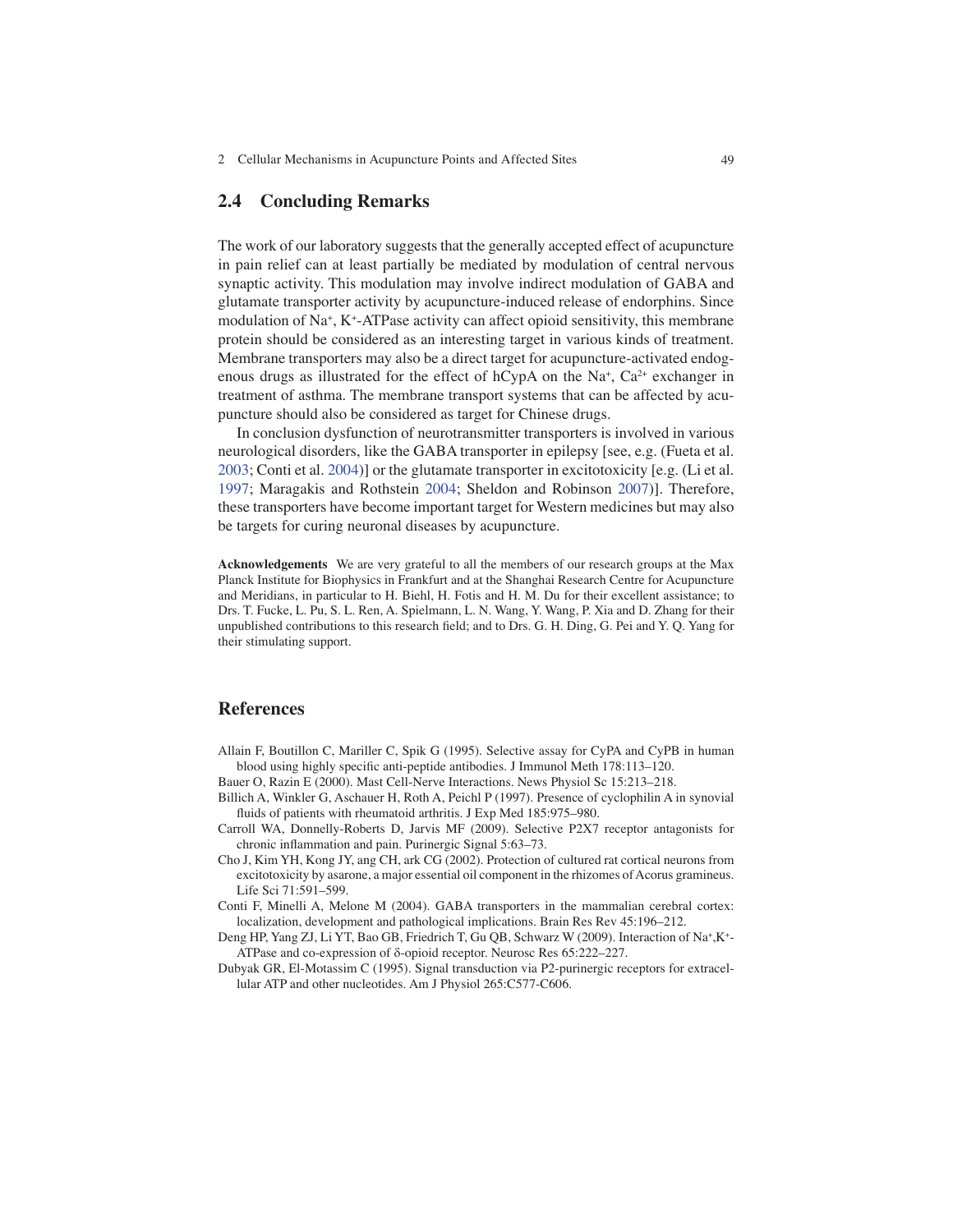- Eckstein-Ludwig U, Fueta Y, Fei J, Schwarz W (2000). The neuronal GABA transporter GAT1 as a target for action of antiepileptic drugs. In: Suketa Y, et al., editors. Control and Diseases of Sodium Transport Proteins and Channels. Amsterdam:Elsevier Press. p. 373–376.
- Fueta Y, Vasilets LA, Takeda K, Kawamura M, Schwarz W (2003). Down-regulation of GABAtransporter function by hippocampal translation products: Its possible role in epilepsy. Neuroscience 118:371–378.
- Gu QB, Du HM, Ma CH, Fotis H, Wu B, Huang CG, Schwarz W (2009). Effects of  $\alpha$ -asarone on the glutamate transporter EAAC1 in Xenopus oocytes. Planta Med 75:1–4.
- Han J-S (2004). Acupuncture and endorphins. Neurosci Let 361:258–261.
- Hilgemann DW, Lu C-C (1999). Gat1 (GABA:Na<sup>+</sup>:Cl<sup>-</sup>) Cotransport function database reconstruction with an alternating access model. J Gen Physiol 114:459–475.
- Hirota S, Pertens E, Janssen LJ (2007). The reverse mode of the  $\text{Na}^{\text{+}}/\text{Ca}^{\text{2+}}$  exchanger provides a source of  $Ca^{2+}$  for store refilling agonist-induced  $Ca^{2+}$  mobilization. Am J Physiol Lung Cell Mol Physiol 292:L438–L447.
- Hu J-H, YangN., Ma Y-H, Zhou X-G, Jiang J, Duan S-H, Mei Z-T, Fei J, Guo L-H (2003). Hyperalgesic Effects of y-Aminobutyric Acid transporter I in Mice. Journal of Neuroscience Research 73:565–572.
- Hughes JP, Hatcher JP, Chessell IP (2007). The role of P2X7 in pain and inflammation. Purinergic Signal 3:163–169.
- Janssen LJ (2009). Asthma therapy: how far have we come, why did we fail and where should we go next? Eur Respir J 33:11–20.
- Jin ZG, Lungu AO, Xie L, Wang M, Wong C, Berk BC (2004). Cyclophilin A is a proinflammatory cytokine that activates endothelial cells. Arterioscler Tromb Vasc Biol 24:1186–1191.
- Kavanaugh MP, Arriza JL, North RA, Amara SG (1992). Electrogenic uptake of  $\gamma$ -aminobutyric acid by a cloned transporter expressed in Xenopus oocytes. J Biol Chem 267:22007–22009.
- Keynan S, Kanner BI (1988).  $\gamma$ -Aminobutyric acid transport in reconstituted preparations from rat brain: Coupled sodium and chloride fluxes. Biochemistry 27:12-17.
- Krause S, Schwarz W (2005). Identification and Selective Inhibition of the Channel Mode of the Neuronal GABA transporter 1. Molecular Pharmacology 68:1728–1735.
- Li S, Mallory M, Alford M, Tanaka S, Masliah E (1997). Glutamate transporter alterations in Alzheimer disease are possibly associated with abnormal APP expression. J Neuropathol Exp Neurol901–911.
- Maragakis NJ, Rothstein JD (2004). Glutamate transporters: animal models to neurologic disease. Neurobiol Disease 15:461–473.
- Price GD, Trussell LO (2006). Estimate of the chloride concentration in a central glutamatergic terminal: A Gramicidin perforated-patch study on the Calyx of Held. J Neurosci 26:11432–11436.
- Risso S, Defelice LJ, Blakely RD (1996). Sodium-dependent GABA-induced currents in GAT1 transfected HeLa cells. J Physiol 490:691–702.
- Schwarz W (2001). Electrophysiology in Carrier Research. J Biol Membranes 19:48–58.
- Schwarz W, Gu Q-B (1988). Characteristics of the Na<sup>+</sup>/K<sup>+</sup>-ATPase from Torpedo californica expressed in Xenopus oocytes: A combination of tracer flux measurements with electrophysiological measurements. Biochim Biophys Acta 945:167–174.
- Sheldon AL, Robinson MB (2007). The role of glutamate transporters in neurodegenerative diseases and potential opportunities for intervention . Neurochem Int 51:333–355.
- Slotboom DJ, Konings WN, Lolkema JS (2001). The structure of glutamate transporters shows channel-like features. FEBS Lett 492:183–186.
- Spielmann A, Gu QB, Ma CH, Huang CG, Xuan LJ, Schwarz W (2008). Inhibition of P2X7 receptor by extracts of Chinese medicine. J Acupunct Tuina Sci 6:286–288.
- Wadiche JI, Amara SG, Kavanaugh MP (1995). Ion fluxes associated with excitatory amino acid transport. Neuron 15:721–728.
- Wang HZ, Chen YG, Fan CS (1998). Review of studies on chemical constituents and pharmacology of genus *Acorus* in China. Acta Bot Yunnan Suppl.X pp. 96–100.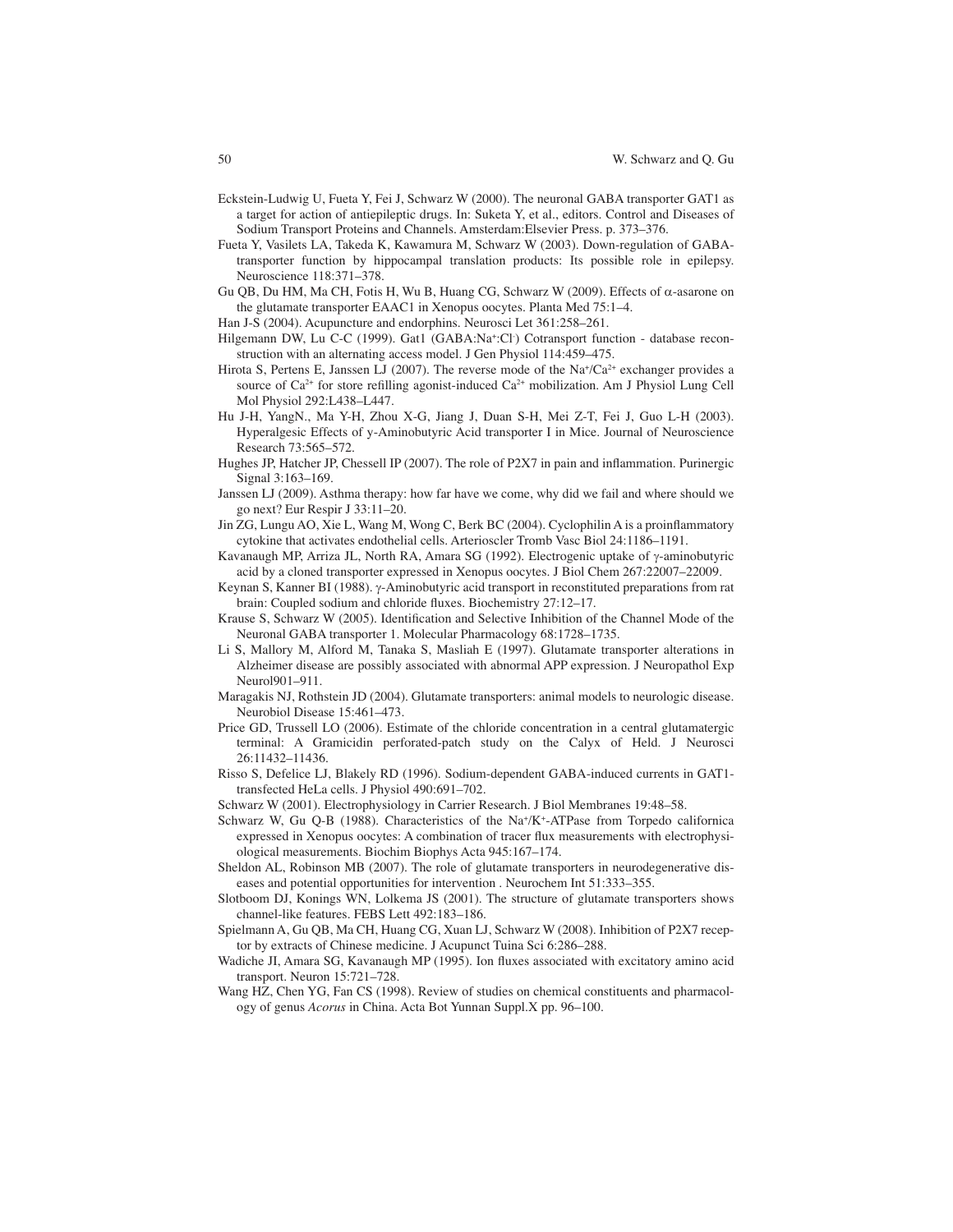- 2 Cellular Mechanisms in Acupuncture Points and Affected Sites 51
- Wang L, Ding GH, Gu QB, Schwarz W (2010). Single-channel properties of a stretch-sensitive chloride channel in the human mast cell line HMC1. Eur Biophys J 39:757–767.
- Wang Y, Cui JM, Ma SL, Liu YY, Yin LM, Yang YQ (2009b). Proteomics analysis of component in serum with anti-asthma activity derived from rats treated by acupuncture. J Acupunct Tuina Sci 7:326–331.
- Xia P, Pei G, Schwarz W (2006). Regulation of the glutamate transporter EAAC1 by expression and activation of  $\delta$ -opioid receptor. Eur J Neurosci 24:87-93.
- Yang LB, Li SL, Huang YZ, Wang YH, Liang JM, Zhang SQ (2006). Effect of Acorus gramineus and its active component  $\alpha$ -asarone on apoptosis of hippocampal neurons in epileptic young rats. Chin Trad Herb Drugs 37:1196–1199.
- Zerangue N, Kavanaugh MP (1996). Flux coupling in a neuronal glutamate transporter. Nature 383:634–637.
- Zhang D, Ding G, Shen X, Yao W, Zhang Z, Zhang Y, Gu Q (2008). Role of mast cells in acupuncture effects: A pilot study. Explore 4:170–177.
- Zhang D, Spielmann A, Wang L, Ding G, Huang F, Gu Q, Schwarz W (2012). Mast-cell degranulation induced by physical stimuli involves the activation of transient-receptor-potential channel TRPV2. Physiol Res 61:113–124.
- Zhang Y-Q, Ji G-C, Wu G-C, Zhao Z-Q (2002). Excitatory amino acid receptor antagonists and electroacupuncture synergetically inhibit carrageenan-induced behavioral hyperalgesia and spinal fos expression in rats. Pain 99:525–535.